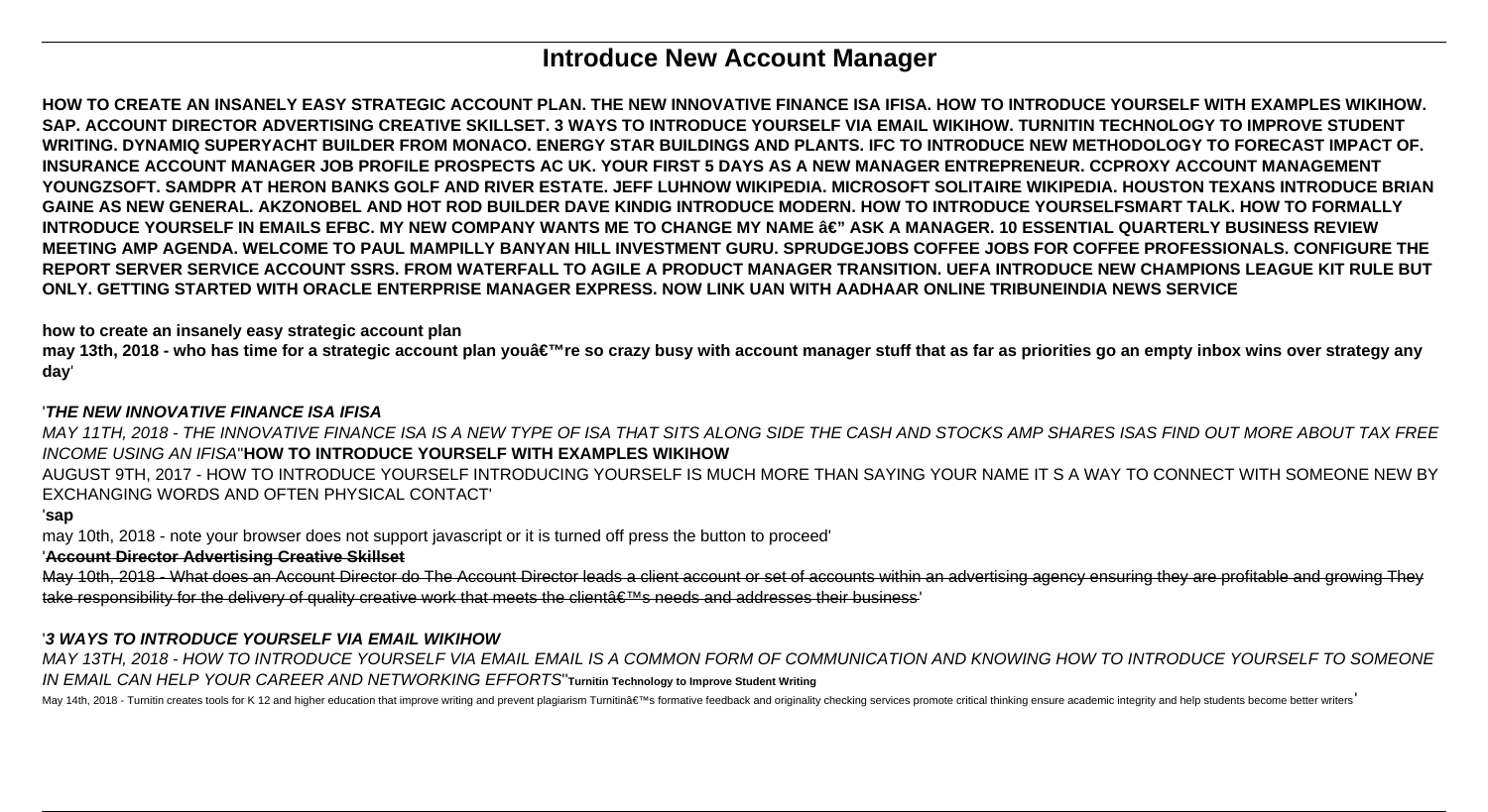## '**Dynamiq Superyacht builder from Monaco**

May 15th, 2018 - Dynamiq is a superyacht builder combining innovation with simplicity and style Create your own yacht using our online configurator Live Smart Be Dynamiq'

# '**energy star buildings and plants**

may 12th, 2018 - new homes amp apartments a new home or apartment that has earned the energy star label has undergone a process of inspections testing and verification to meet strict requirements set by the us epa''**IFC to introduce new methodology to forecast impact of**

May 13th, 2018 - Philippe Le Houérou CEO of International Finance Corporation has spent thirty years in leadership positions in development finance but still believes in getting out in the field with staff and clients'

'**Insurance account manager job profile Prospects ac uk**

**May 12th, 2018 - Discover what it takes to be a Insurance account manager Find out expected salary working hours qualifications and more**'

'**your first 5 days as a new manager entrepreneur**

may 14th, 2018 - making the right moves during this critical time will ensure your success'

## '**CCProxy Account Management Youngzsoft**

May 12th, 2018 - CCProxy is an proxy server software with Internet access control function Administrator can use CC Proxy limit Internet access and restrict Internet access It supports muliple auth types auth proxy realm t

#### '**samdpr at heron banks golf and river estate**

may 13th, 2018 - the 23rd south african million dollar pigeon race the date for the next samdpr is 2 february 2019 intake dates for the 23rd samdpr are 14 may 2018 to 29 june 2018'

# '**jeff luhnow wikipedia**

may 13th, 2018 - jeff luhnow is the current general manager of the houston astros serving in the role since december 2011 he worked for the st louis cardinals in their scouting department from 2003 through 2011'

# '**Microsoft Solitaire Wikipedia**

May 11th, 2018 - Solitaire Is A Computer Game Included With Microsoft Windows Based On A Card Game Of The Same Name Also Known As Klondike'

# '**Houston Texans Introduce Brian Gaine as New General**

January 18th, 2018 - The Houston Texans introduced Brain Gaine as their new general manager on Wednesday afternoon and I have to say the whole thing felt weird To be clear I was not in attendance I was on the air on my radio show and we were carrying the press conference and watching it on Periscope but merely'

# '**AkzoNobel and hot rod builder Dave Kindig introduce Modern**

November 10th, 2017 - AkzoNobel and hot rod builder Dave Kindig introduce Modern Classikk a new custom line of automotive paints''**How to introduce yourselfSmart Talk** May 10th, 2018 - Podcast Play in new window Download Well hello If you're here reading this then I'm hoping it's because you've just read the first chapter of Smart Talk  $\hat{a} \in \infty$ How to Take the Hell Out of Hello $\hat{a} \in \cdot$  and you are interested in putting into practice your self introduction skills'